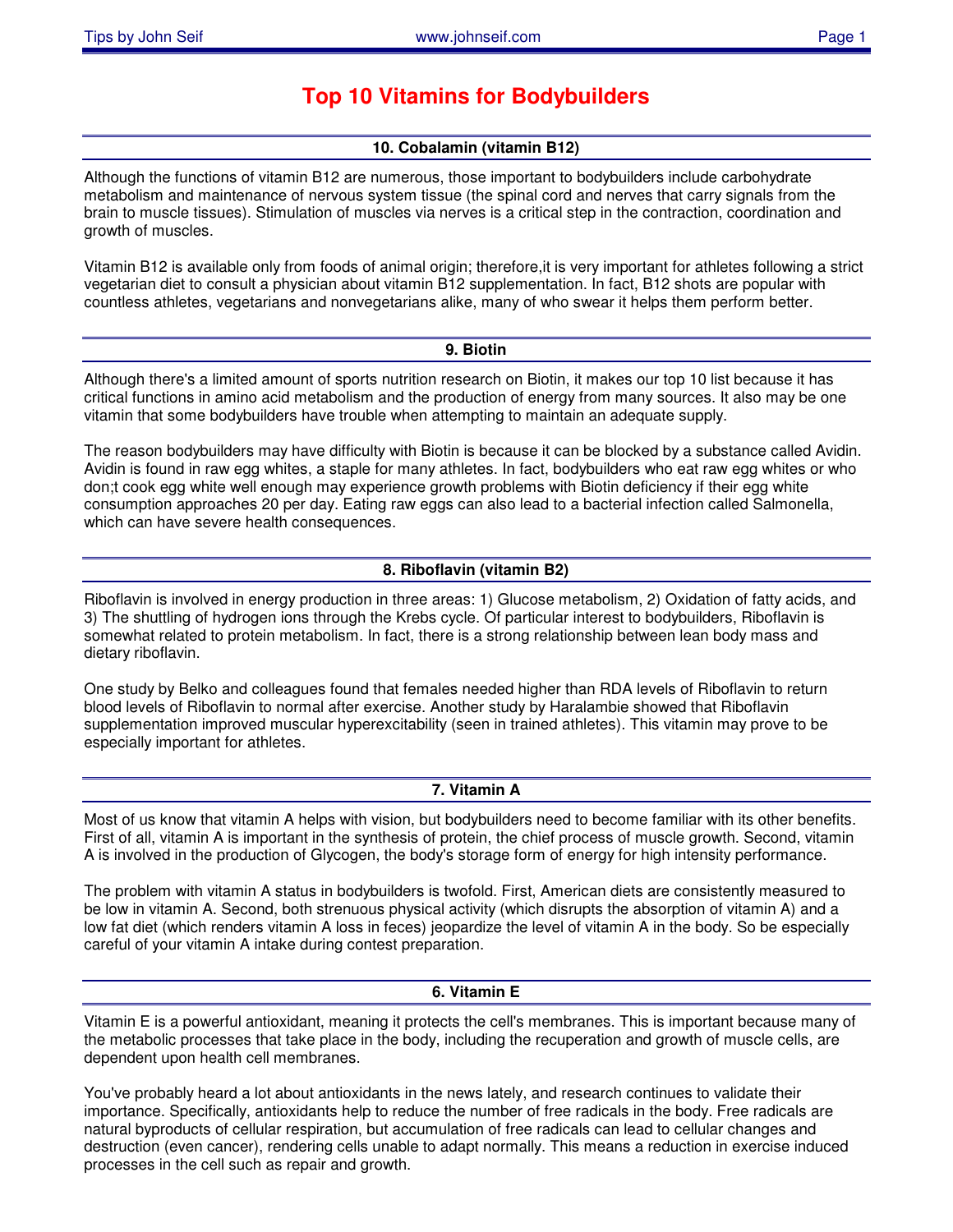# **5. Niacin (vitamin B3)**

This vitamin is involved in nearly 60 metabolic processes related to energy production and ranks high for bodybuilders by virtue of its critical importance in providing training fuel (no train, no gain)! The bad news is that high levels of Niacin have been found in the blood of athletes after exercise, suggesting that athletes may need more niacin than nonathletes. On the other hand, the good news is that even if a diet is low in Niacin, the body can make it from the amino acid tryptophan, which is found in abundance in turkey meat.

Bodybuilders are familiar with the form of Niacin known as nicotine acid, which causes vasodilation and may help a competitor look more vascular before going onstage. But this form of Niacin shouldn't be used during training; large doses of nicotinic acid (50 - 100 mg) significantly impairs the body's ability to mobilize and burn fat.

# **4. Vitamin D**

Vitamin D plays a crucial role in the absorption of Calcium and Phosphorus. Calcium is necessary for muscular contraction. If adequate stores of Calcium are not available in the muscle, full, hard muscular contractions cannot be sustained. Of course, Calcium is also needed for the integrity of bones, which must support increased muscle tissue and provide an anchor during muscular contraction.

And don't forget about Phosphorus. Phosphorus helps provide quick, powerful muscular contractions, which comprise the majority of movements during weight training. Phosphorus is also required for the synthesis of ATP (Adenosine Triphosphate), the high energy molecule used by your muscle cells during contraction.

This nutrient is high in the list since bodybuilders typically avoid the fat content, e.g., dairy foods. Look for vitamin D fortified foods and get in the habit of drinking at least one glass of low-fat or nonfat milk per day.

# **3. Thiamine (vitamin B1)**

This B vitamin packs muscle! Thiamine is one of the vitamins required for protein metabolism and growth. It's also involved in the formation of hemoglobin, a protein found in red blood cells that transports oxygen throughout the body (especially working muscles). The transport of oxygen is critical to athletic performance and becomes even more important as intensity and duration of exercise increase.

Making matters more interesting, Thiamine, according to research, is one of the few vitamins that enhances performance when supplemented and is increasingly needed by athletes. Not only that, but Thiamine requirements appear to be directly related to caloric expenditure. The more exercise frequency, intensity and duration increase, the more Thiamine is needed.

# **2. Vitamin B6 (Pyridoxine)**

Protein metabolism, growth and carbohydrate utilization are all made possible in part by the presence of vitamin B6. Like Thiamine, studies on Pyridoxine in athletic performance show a definite increased need for athletes and possible performance enhancement from supplementation.

The vitamin makes the number two spot for a very good reason: It's the only vitamin directly tied to protein intake. The more protein you eat, the more Pyridoxine you need. Of course, this, coupled with Pyridoxine's role in growth, had profound implications for bodybuilders, though it is generally not known or discussed in sports nutrition circles.

# **1. Vitamin C (Ascorbic Acid)**

Surprised? Most athletes don't realize how important vitamin C status is to success. As the most widely studied vitamin in sports nutrition, Ascorbic acid has proven itself to be valuable to bodybuilders in many ways.

First, vitamin C is an antioxidant, protecting muscle cells from free radical damage, thus enhancing recovery and growth. Second, Ascorbic acid is also involved with amino acid metabolism, especially the formation of Collagen. Collagen is the primary constituent of connective tissue, the stuff that holds your bones and muscles together. This may not seem important, but as you lift heavier weights, the stress you put on your structure becomes